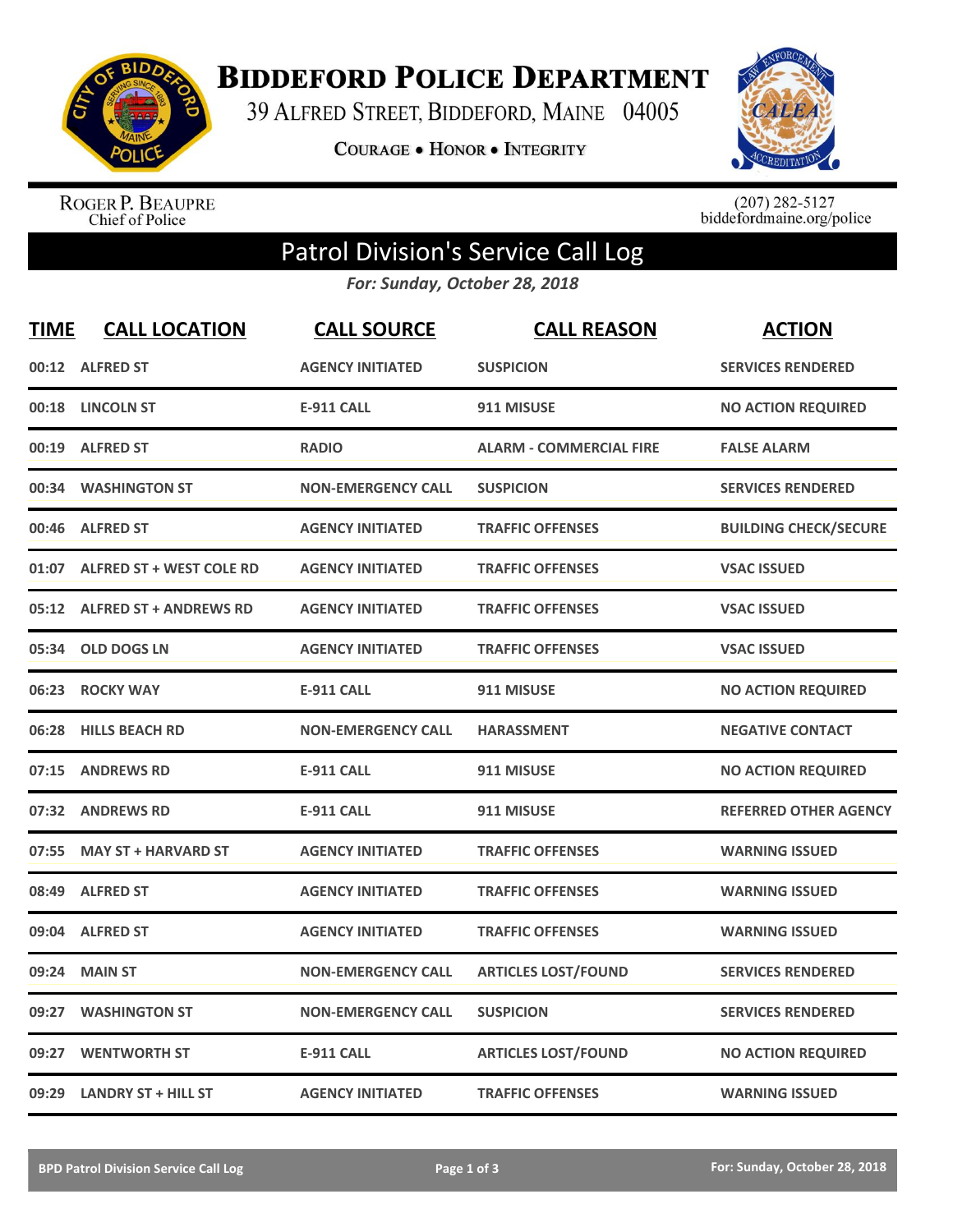| <b>TIME</b> | <b>CALL LOCATION</b>          | <b>CALL SOURCE</b>                                                                                                | <b>CALL REASON</b>                                                | <b>ACTION</b>               |
|-------------|-------------------------------|-------------------------------------------------------------------------------------------------------------------|-------------------------------------------------------------------|-----------------------------|
|             | 09:40 HILL ST                 | <b>AGENCY INITIATED</b>                                                                                           | <b>TRAFFIC OFFENSES</b>                                           | <b>WARNING ISSUED</b>       |
| 09:49       | <b>HILL ST + SHELTRA AVE</b>  | <b>AGENCY INITIATED</b>                                                                                           | <b>TRAFFIC OFFENSES</b>                                           | <b>WARNING ISSUED</b>       |
| 10:16       | <b>JEFFERSON ST</b>           | <b>NON-EMERGENCY CALL</b>                                                                                         | <b>DOMESTIC COMPLAINTS</b>                                        | <b>ARREST(S) MADE</b>       |
|             | <b>CHARGE: WARRANT ARREST</b> |                                                                                                                   | OFFENDER: LIZA KRISTI TRAVIS  AGE: 32  RESIDENT OF: BIDDEFORD, ME |                             |
|             | 10:45 ALFRED ST               | <b>WALK-IN AT STATION</b>                                                                                         | <b>COURT ORDERED CHECK IN</b>                                     | <b>SERVICES RENDERED</b>    |
|             | 11:21 HILL ST                 | <b>AGENCY INITIATED</b>                                                                                           | <b>TRAFFIC OFFENSES</b>                                           | <b>WARNING ISSUED</b>       |
|             | 11:41 FRANKLIN ST             | <b>AGENCY INITIATED</b>                                                                                           | <b>SUSPICION</b>                                                  | <b>SERVICES RENDERED</b>    |
|             | 13:00 HILL ST                 | <b>AGENCY INITIATED</b>                                                                                           | <b>TRAFFIC OFFENSES</b>                                           | <b>VSAC ISSUED</b>          |
|             | 13:27 FRANKLIN ST             | <b>RADIO</b>                                                                                                      | <b>SUSPICION</b>                                                  | <b>SERVICES RENDERED</b>    |
|             | 13:43 ATLANTIC AVE            | <b>E-911 CALL</b>                                                                                                 | 911 MISUSE                                                        | <b>NEGATIVE CONTACT</b>     |
|             | 13:47 HILL ST                 | <b>AGENCY INITIATED</b>                                                                                           | <b>OPERATING UNDER INFLUENCE</b>                                  | <b>ARREST(S) MADE</b>       |
|             | CHARGE: OUI (ALCOHOL)         | <b>CHARGE: OPERATING WITH EXPIRED LICENSE OVER 90 DAYS</b><br>CHARGE: FAILING TO NOTIFY OF MOTOR VEHICLE ACCIDENT | OFFENDER: DEBRA P PECK  AGE: 59  RESIDENT OF: BIDDEFORD, ME       |                             |
|             | 13:49 POOL ST                 | <b>NON-EMERGENCY CALL</b>                                                                                         | <b>POLITICAL SIGNS</b>                                            | <b>SERVICES RENDERED</b>    |
| 15:26       | <b>SACO FALLS WAY</b>         | <b>NON-EMERGENCY CALL</b>                                                                                         | <b>CHECK WELFARE</b>                                              | <b>SERVICES RENDERED</b>    |
| 15:41       | <b>MIDDLE ST</b>              | <b>WALK-IN AT STATION</b>                                                                                         | <b>VIOL PROTECTION FROM ABUSE</b>                                 | <b>NO VIOLATION</b>         |
|             | 16:09 ALFRED ST + GRAHAM ST   | <b>AGENCY INITIATED</b>                                                                                           | <b>TRAFFIC OFFENSES</b>                                           | <b>VSAC ISSUED</b>          |
|             | 17:24 MARINER WAY             | <b>NON-EMERGENCY CALL</b>                                                                                         | <b>WEAPONS</b>                                                    | <b>NO VIOLATION</b>         |
|             | 17:39 OLD DOGS LN             | <b>E-911 CALL</b>                                                                                                 | <b>SUSPICION</b>                                                  | <b>SERVICES RENDERED</b>    |
|             | 18:06 GUINEA RD               | <b>AGENCY INITIATED</b>                                                                                           | <b>TRAFFIC OFFENSES</b>                                           | <b>WARNING ISSUED</b>       |
|             | 18:36 FRANKLIN ST             | <b>AGENCY INITIATED</b>                                                                                           | <b>DISABLED VEHICLE</b>                                           | <b>SERVICES RENDERED</b>    |
|             | 18:36 MIDDLE ST               | <b>WALK-IN AT STATION</b>                                                                                         | <b>ESCORTS / RELAYS</b>                                           | <b>NO ACTION REQUIRED</b>   |
|             | <b>18:43 MAIN ST</b>          | <b>E-911 CALL</b>                                                                                                 | 911 MISUSE                                                        | <b>WARNING ISSUED</b>       |
|             | 19:31 ALFRED ST               | <b>AGENCY INITIATED</b>                                                                                           | <b>TRAFFIC OFFENSES</b>                                           | <b>WARNING ISSUED</b>       |
|             | 20:00 POOL ST + PARENT AVE    | <b>AGENCY INITIATED</b>                                                                                           | <b>TRAFFIC OFFENSES</b>                                           | <b>WARNING ISSUED</b>       |
|             | 20:00 WEST MYRTLE ST          | <b>AGENCY INITIATED</b>                                                                                           | <b>PAPERWORK</b>                                                  | <b>PAPERWORK NOT SERVED</b> |